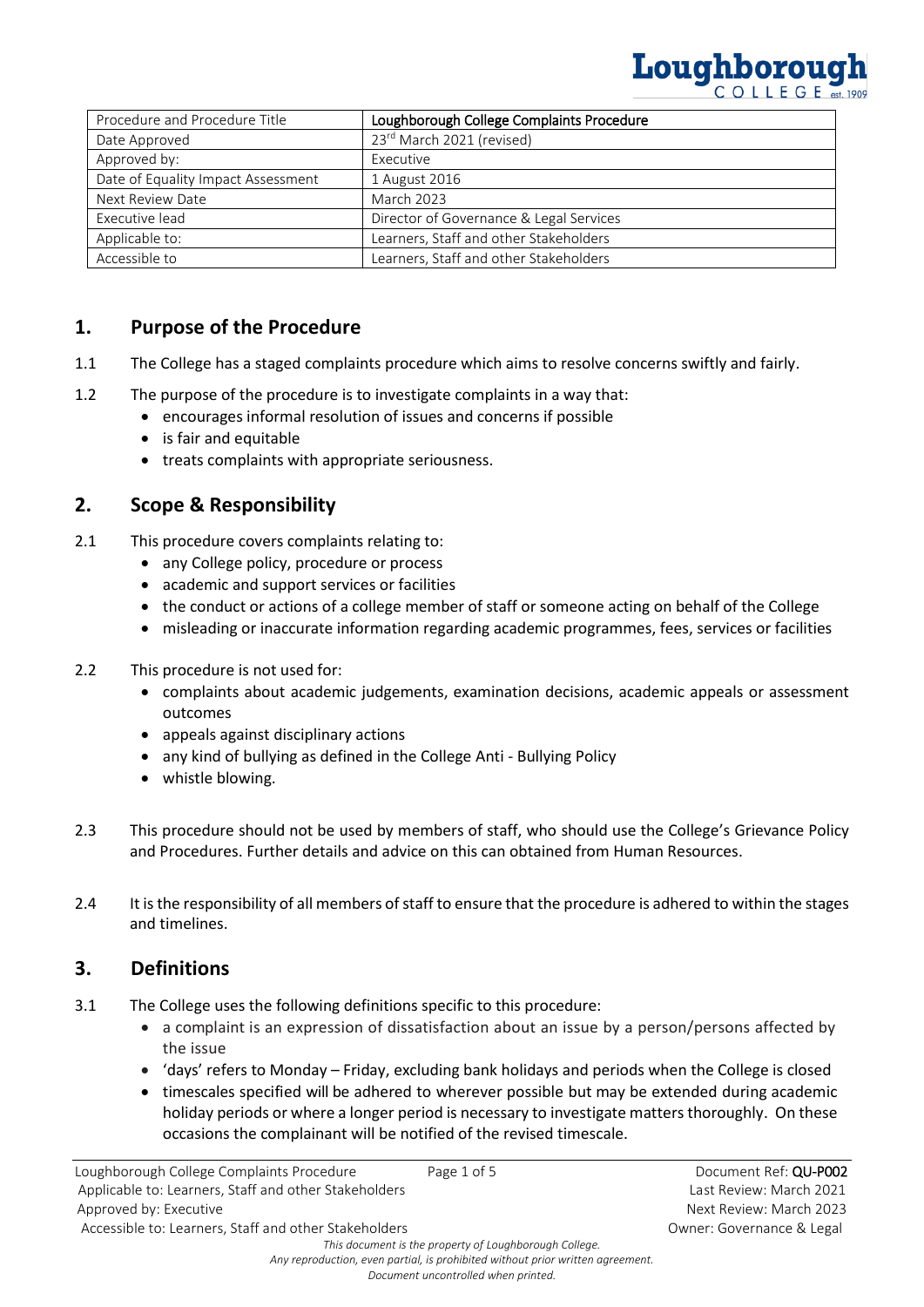

#### **4. Procedure**

- 4.1 Complaints should be made as soon as possible after the events or actions (or lack of actions) which have prompted the complaint. The College will not normally consider complaints that are made more than one calendar month after the incident or event complained about. In exceptional circumstances, a complaint may be considered outside this timeline.
- 4.2 Anonymous complaints will not normally be investigated unless the Director of Governance & Legal Services directs otherwise.
- 4.3 A complainant may be invited for a meeting as part of any investigation relating to the complaint and may be accompanied by a parent/carer, employer or other representative. Details of any support needs will need to be declared prior to any meeting to ensure that any reasonable adjustments can be put in place to support the complainant.
- 4.4 The College will make reasonable adjustments, where necessary, to ensure that the complaints procedure is fair, equitable and accessible to all.
- 4.5 Where it is inappropriate or not possible for a learner or other stakeholder to make a complaint, this may be done on their behalf by another person, who has a legitimate interest in the complaint and has the complainant's knowledge and written consent. That interest must be made clear to the College.
- 4.6 Records will kept in line with the College Records Management Policy.

## **5. Stage 1 (Informal)**

- 5.1 Every attempt should be made to resolve any complaint on an informal basis in the first instance. Learners should discuss the issue with an appropriate member of staff who may be connected with the complaint. If this is not possible, it may be discussed with any of the following:
	- Progress or Academic tutor
	- Programme Area Leader/Curriculum Manager
	- Learner Services
	- LSU.
- 5.2 Any potential concern by an employer or other stakeholder should be raised in the first instance with the relevant manager for the area or service concerned.
- 5.3 All members of staff dealing with any informal complaint must endeavour to resolve the issue within 10 working days. If longer time is needed, this should be communicated to the complainant and the agreed outcome logged on the ILP or in other relevant documents, in order that a record is maintained.

# **6 Stage 2 (Formal)**

- 6.1 A complaint may be progressed to Stage 2 if it has not been possible to resolve the issue informally.
- 6.2 Stage 2 complaints must be made in writing to [somethingtosay@loucoll.ac.uk,](mailto:somethingtosay@loucoll.ac.uk) identifying, where possible:

| Loughborough College Complaints Procedure              | Page 2 of 5 | Document Ref: QU-P002     |  |  |
|--------------------------------------------------------|-------------|---------------------------|--|--|
| Applicable to: Learners, Staff and other Stakeholders  |             | Last Review: March 2021   |  |  |
| Approved by: Executive                                 |             | Next Review: March 2023   |  |  |
| Accessible to: Learners, Staff and other Stakeholders  |             | Owner: Governance & Legal |  |  |
| This document is the property of Loughborough College. |             |                           |  |  |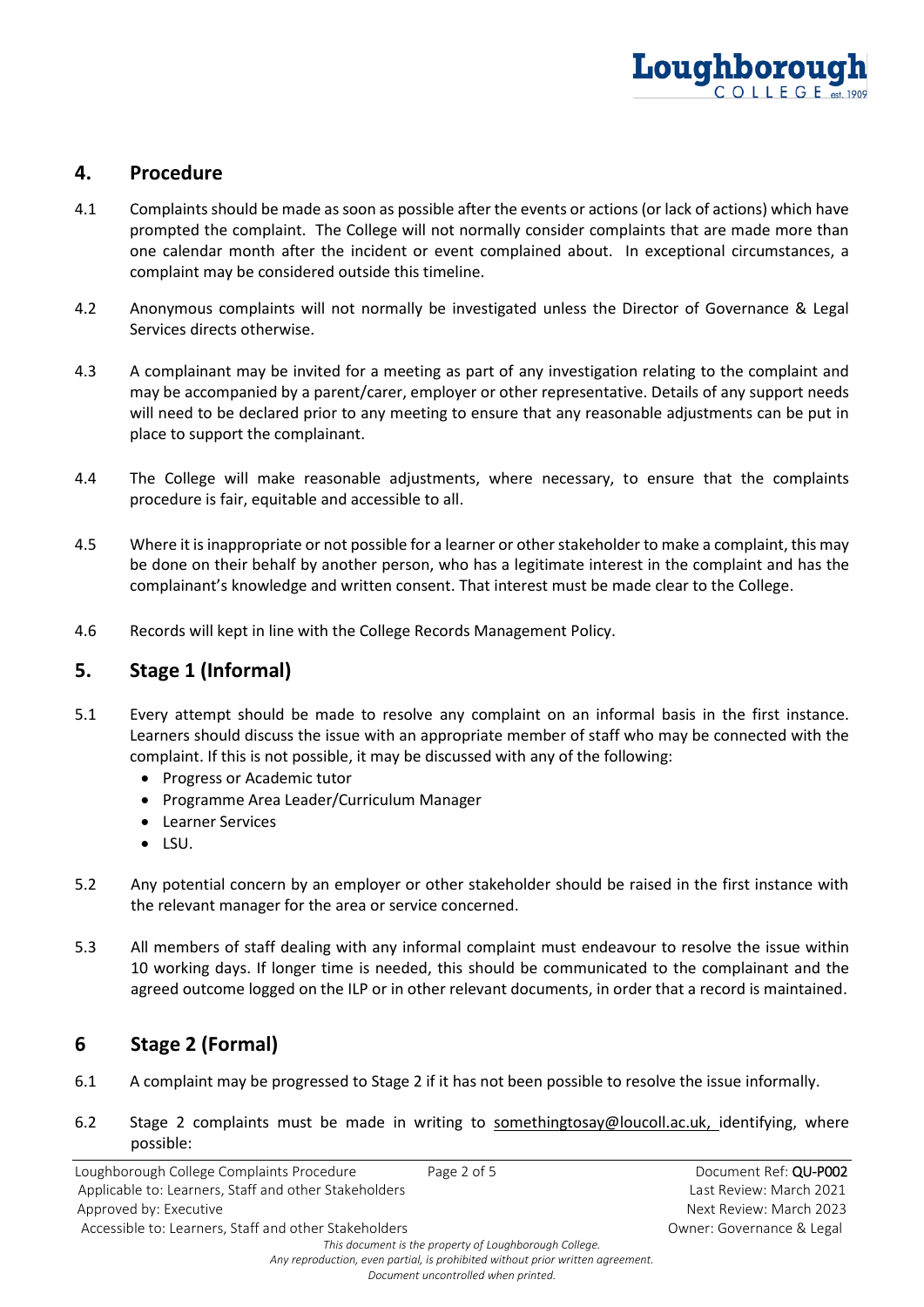

- The nature of the complaint
- If appropriate, the individual against whom the complaint is being made
- Any evidence supporting the case
- An indication of the action or outcome wanted from the College.
- 6.3 The complaint will be logged and acknowledged within five working days.
- 6.4 The Director of Governance & Legal Services will appoint an appropriate manager or other appropriate person to investigate the complaint. The complainant will be informed of the progress of the investigation at key points throughout the process.
- 6.5 The investigator may contact or meet with the complainant to discuss the complaint (see 4.3 above) and may interview or obtain evidence from anyone involved in the issue.
- 6.6 The investigator will report their findings to the Director of Governance & Legal Services, setting out the facts and proposing an outcome. Where the investigator proposes that the complaint is upheld in full or in part, the investigator will identify solutions and recommend a course of action to resolve problems. The outcome from the investigation and proposed response will be sent to the Director of Governance & Legal Services for approval before responding to the complainant. The Director of Governance & Legal Services will determine the outcome of the complaint.
- 6.7 The response to the complaint will be communicated in writing within 15 working days of the date of acknowledgement, unless previously stated otherwise. If more time is needed to investigate the complaint, the complainant will be informed and given a revised deadline. All correspondence relating to a formal complaint at Stage Two must be logged and stored centrally. The report and investigation papers will remain confidential.
- 6.7 The response must include one of the following decisions:
	- Upholding the complaint, in full or in part
	- Dismissing the complaint as unfounded
	- Determining that the complaint is minor and requires no further action.
- 6.8 The response may also include a range of other additional outcomes, including:
	- An explanation
	- An admission that the issue could have been handled better/differently
	- An assurance that the issue will not recur
	- An explanation of what will be done to stop the issue happening again, including timescales
	- An undertaking to review policies/practices in the light of the complaint
	- An apology.
- 6.9 Where the complaint is upheld and relates to staff conduct, the complainant will be advised that the matter will be addressed through other staffing procedures as appropriate, but that the outcome will not be shared with the complainant.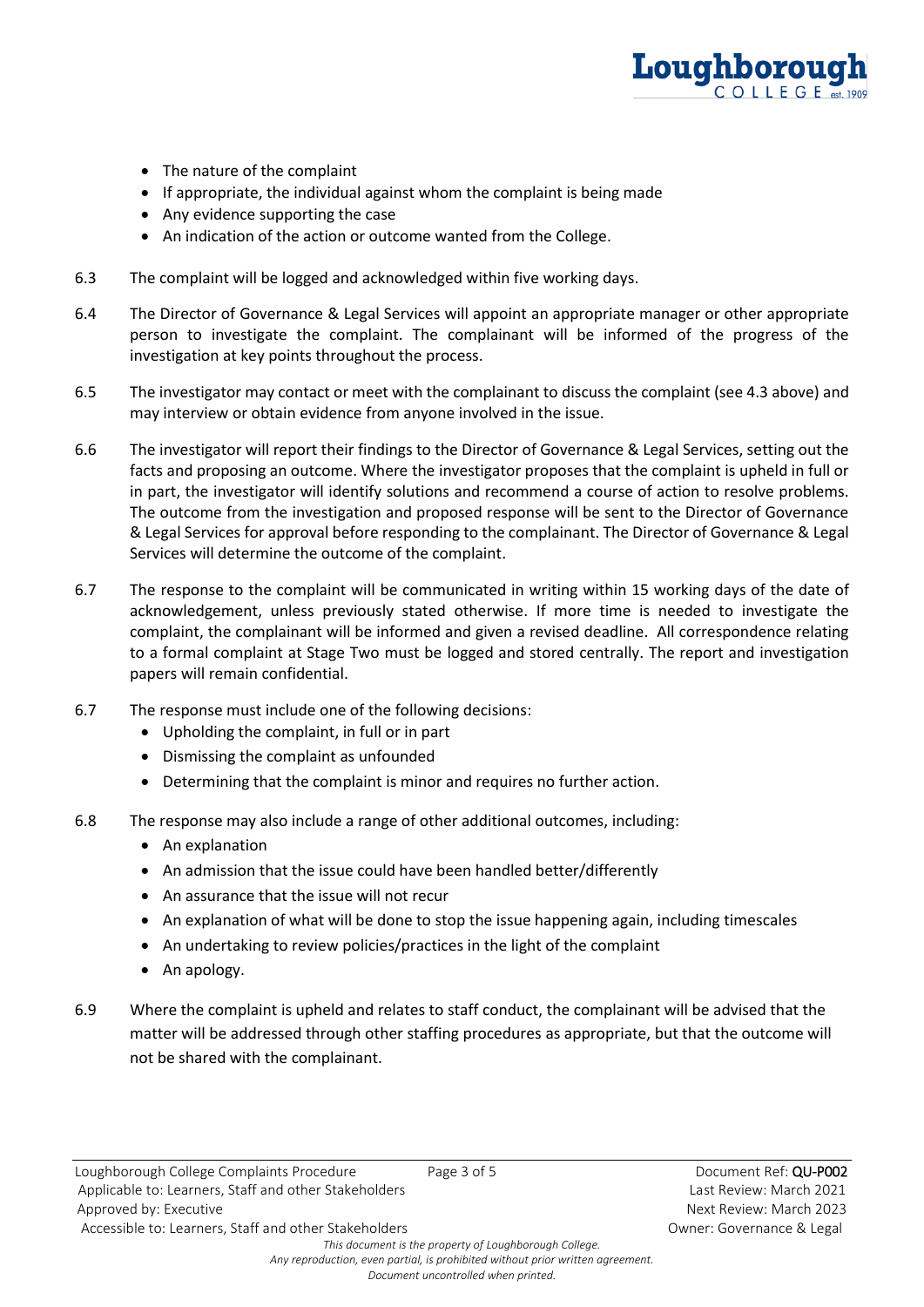

# **7 Stage Three (Appeals)**

- 7.1 A complainant may appeal the outcome of Stage 2 within 15 days. The appeal should clearly state the reasons for the appeal, which may be that:
	- There is a procedural irregularity in the conduct of the complaint investigation
	- There is new evidence to support the complaint that can be substantiated, including extenuating circumstances, which were not known at the time, and may have affected the outcome had it been known and there is valid reason for not making it known at the time.
- 7.2 An appeal should be sent to the Chief Executive Officer by emailing somethingtosay@loucoll.ac.uk. A response will be issued within 10 working days, where possible.
- 7.3 The Chief Executive Officer will appoint an independent person to review the complaint, and once the investigation has been completed, a report and its findings will be forwarded to the Chief Executive Officer for approval.
- 7.4 The Chief Executive Officer will make a decision as to the final outcome of the appeal and recommendations (if any). This will be communicated in writing to any parties involved. This is the final stage of the College's Complaints Procedure.

## **8 Conflicts of interest & Staffing matters**

- 8.1 The Director of Governance & Legal services will not appoint someone to investigate a complaint relating to an issue in which they have been directly involved or where there is any conflict of interest.
- 8.2 Where the complaint discloses a potential disciplinary issue against a member of staff, or where such an issue comes to light during the investigation, the Director of Governance & Legal Services will advise the Head of HR, and they will ensure that both the complaint itself and the potential disciplinary matter are properly investigated, whether through the same investigation or separately.
- 8.3 Where a complaint of a non-disciplinary nature relates to the Director of Governance & Legal Services, a Vice Principal/Assistant Principal will be appointed to investigate and decisions will be taken by the Chief Executive, with appeals to the Chair of the Audit & Risk Committee. Where a complaint of a non-disciplinary nature relates to the Chief Executive, the Director of Governance & Legal Services will investigate and take decisions, with appeals to the Chair of the Audit & Risk Committee.

## **9 Vexatious/Persistent Complainants**

- 9.1 Complainants are entitled to expect that their genuine complaints will be dealt with thoroughly and that outcomes will be followed through and implemented. Where the College receives:
	- A complaint from the same or linked complainant that is the same or broadly similar to a previous complaint that has been investigated and the findings implemented
	- Complaints that are obsessive, persistent, harassing or prolific
	- Complaints apparently designed to cause disruption or annoyance

#### or where the complainant:

| Loughborough College Complaints Procedure                                      | Page 4 of 5 | Document Ref: QU-P002     |
|--------------------------------------------------------------------------------|-------------|---------------------------|
| Applicable to: Learners, Staff and other Stakeholders                          |             | Last Review: March 2021   |
| Approved by: Executive                                                         |             | Next Review: March 2023   |
| Accessible to: Learners, Staff and other Stakeholders                          |             | Owner: Governance & Legal |
| This document is the property of Loughborough College.                         |             |                           |
| Any reproduction, even partial, is prohibited without prior written agreement. |             |                           |